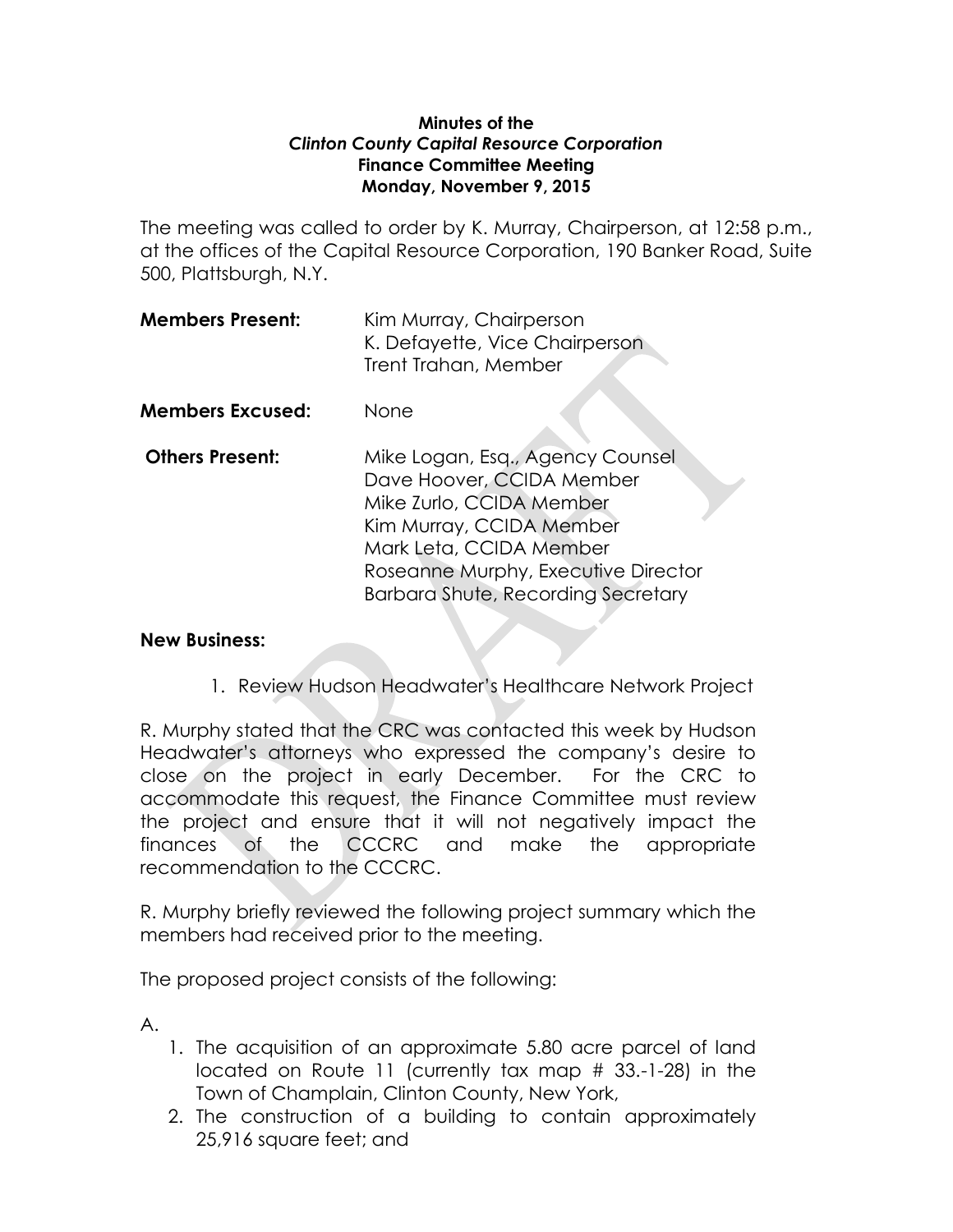3. The acquisition and installation of certain machinery and equipment to be owned and operated by Hudson Headwaters as a medical facility and other directly and indirectly related activities;

B. The financing of all or a portion of the costs by the issuance of revenue bonds in a principal amount sufficient to pay the cost of undertaking the Project, estimated not to exceed \$10,000,000. The CCCRC application estimated the bond to be \$6,000,000. The total project cost was listed as \$9,434,666;

C. Paying a portion of the costs incidental to the issuance of the bonds and any reserve funds as may be necessary; and

D. The making of a loan of the bond proceeds to Hudson Headwaters or such other designees and agreed upon by the CCCRC.

Obligations: Since this bond obligation, on CCCRC's part, is simply a pass-through, there will be no fiscal or tax obligations imposed on either CCCRC nor Clinton County nor Clinton County Tax Payers.

Eligibility: Because the Institution is located within the County, the Institution is eligible for assistance from the Issuer.

Economic Development Impact:

The project will have the following jobs impact:

# Construction:

| Under \$40,000 wage & benefits:     | 9            |
|-------------------------------------|--------------|
| Over \$40,000 wage & benefits:      | 81           |
| Annual wages & benefits at Yr. 5:   | \$4,957,0666 |
| Additional NYS Income Tax at Yr. 5: | \$191,054    |
| Permanent Employment- Existing:     |              |
| Under \$40,000 wage & benefits:     | 16.62        |
| Over \$40,000 wage & benefits:      | 12.42        |
| Permanent Employment-New:           |              |
| Under \$40,000 wage & benefits:     | 35.24        |
| Over \$40,000 wage & benefits:      | 24.35        |

The project will have the following operating impact:

| Additional purchases after Yr. 1: | \$320,000   |
|-----------------------------------|-------------|
| Estimated additional sales:       | \$2,785,000 |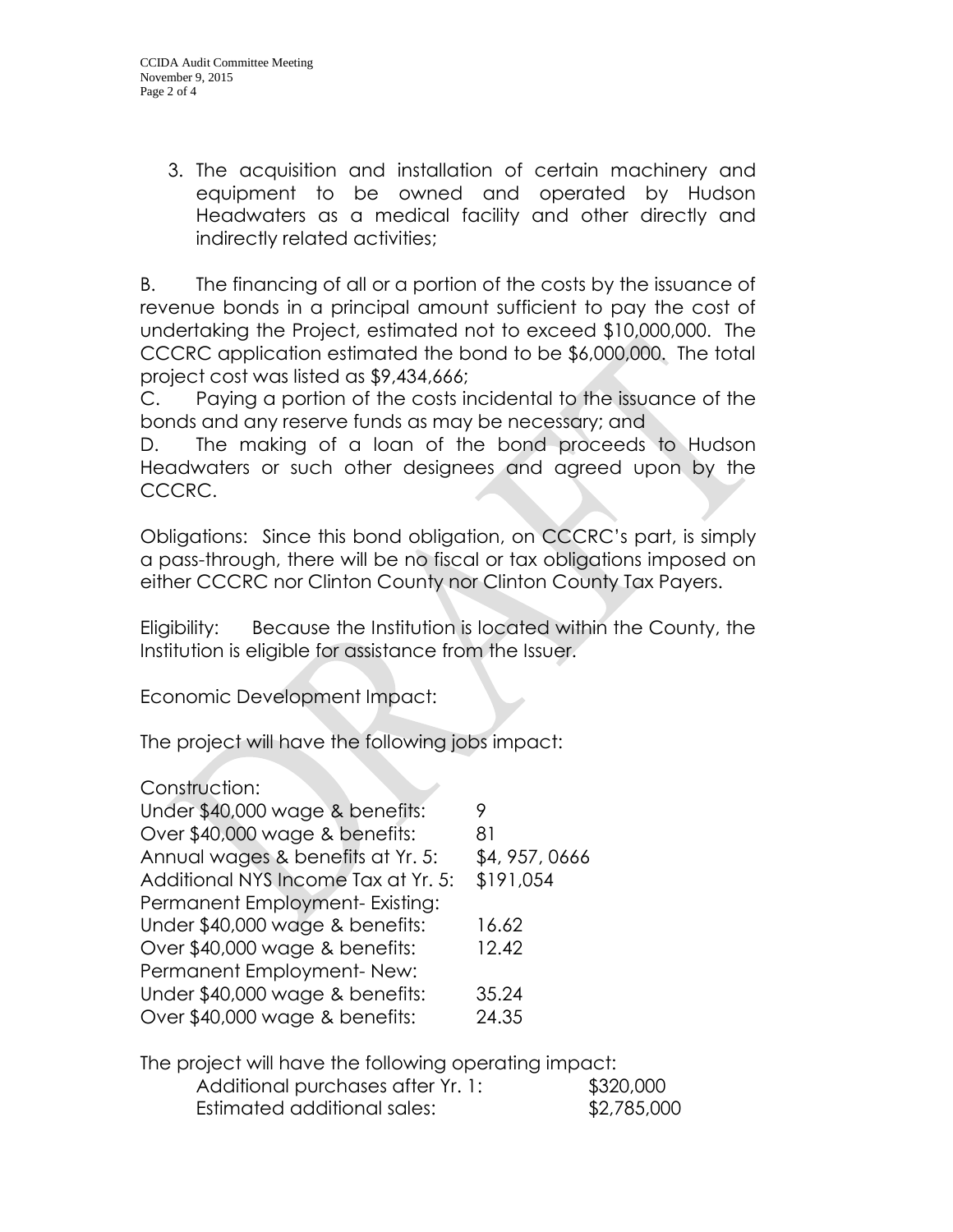The members briefly discussed the project summary.

#### Action Item:

1. Approve resolution to recommend Board approval of bond financing.

The following resolution was offered by K. Defayette, seconded by T. Trahan, to wit:

#### Resolution No. 11-15-03

RESOLUTION RECOMMENDING THAT THE BOARD OF DIRECTORS OF CLINTON COUNTY CAPITAL RESOURCE CORPORATION CONSIDER ADOPTING A BOND RESOLUTION TO AUTHORIZE (A) THE ISSUANCE BY CLINTON COUNTY CAPITAL RESOURCE CORPORATION OF ITS REVENUE BONDS IN AN AGGREGATE PRINCIPAL AMOUNT PRESENTLY ESTIMATED NOT TO EXCEED \$10,000,000 FOR THE BENEFIT OF HUDSON HEADWATERS HEALTH NETWORK AND (B) THE EXECUTION OF RELATED DOCUMENTS.

WHEREAS, pursuant to a requirement under Chapter 506 of the 2009 Laws of the State of New York (the "Public Authorities Reform Act") the Committee was formed to review proposals for the issuance of debt by the Issuer and its subsidiaries and to make recommendations on such issuances; and

WHEREAS, Hudson Headwaters Health Network, a New York not-for-profit corporation (the "Borrower") has submitted an application (the "Application") to the Issuer, a copy of which Application is on file at the office of the Issuer, which Application requested that the Issuer consider undertaking a project (the "Project") for the benefit of the Borrower, said Project consisting of the following: (A) (1) the acquisition of an interest in an approximate 5.80 acre parcel of land located on Route 11 (currently tax map # 33.-1-28) in the Town of Champlain, Clinton County, New York (the "Land"), (2) the construction on the Land of a building to contain approximately 25,916 square feet (the "Facility") and (3) the acquisition and installation therein and thereon of certain machinery and equipment (the "Equipment") (the Land, the Facility and the Equipment being collectively referred to as the "Project Facility"), all of the foregoing to be owned and operated by the Borrower as a medical facility and other directly and indirectly related activities; (B) the financing of all or a portion of the costs of the foregoing by the issuance of revenue bonds of the Issuer in one or more issues or series in an aggregate principal amount sufficient to pay the cost of undertaking the Project, together with necessary incidental costs in connection therewith, presently estimated to be an amount not to exceed \$10,000,000 (the "Obligations"); (C) paying of all or a portion of the costs incidental to the